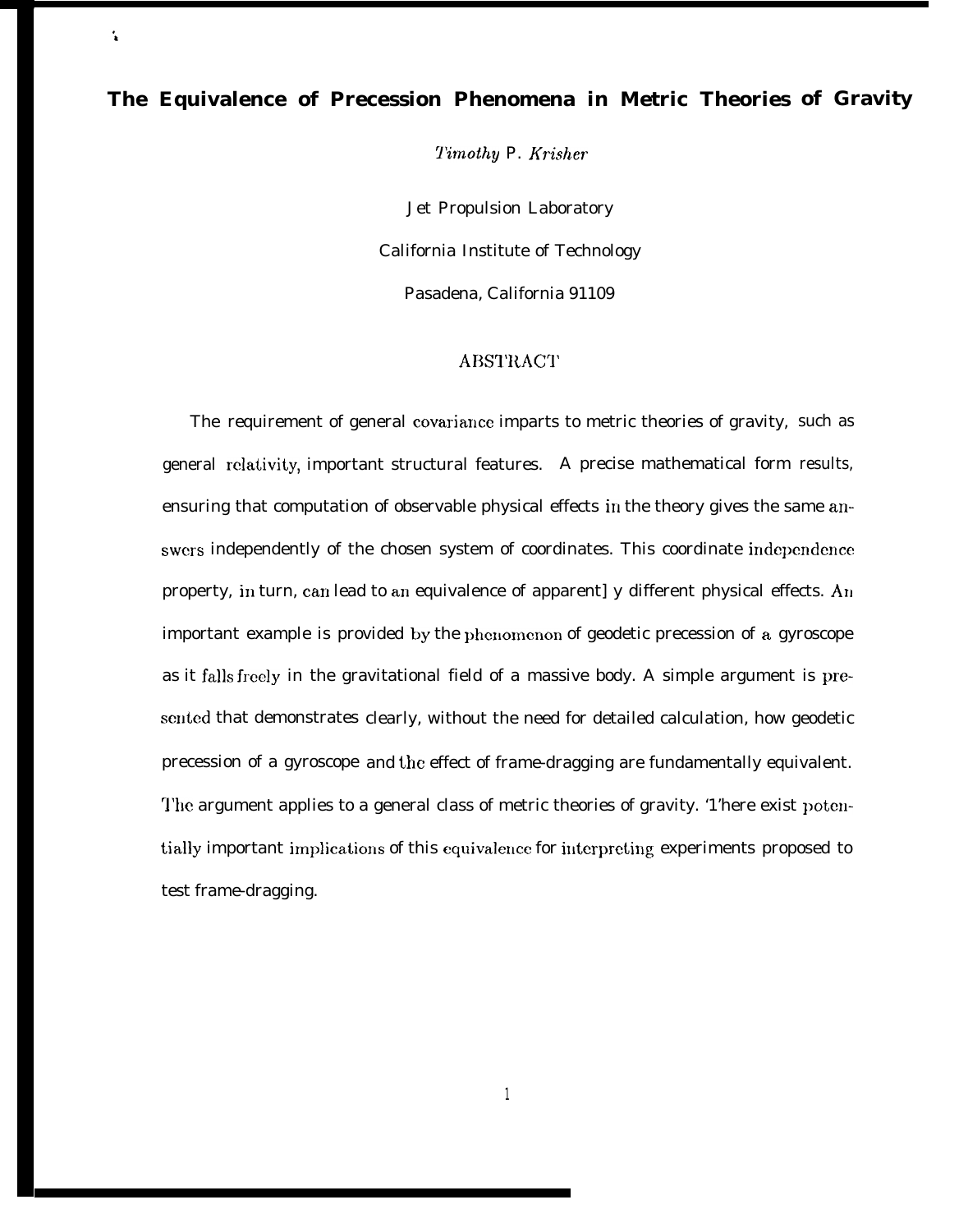## 1. INTRODUCTION AND SUMMARY

',

General relativity predicts two main effects on the spin of gyroscope: (1) the precession of the spin axis due to the motion of the gyroscope in the gravitational field of a massive body, and (2) the precession arising from the "gravitomagnetic" field related to motions of the source itself. W. de Sitter derived the first effect, referred to as "geodetic" precession, in an analysis of the motion of the Moon around the Earth as the system revolves around the Sun [I]. Because of an argument presented by Schiff, the second effect can be referred to as the "frame-dragged" precession [2]. Roth effects are small in the vicinity of the Earth, presenting a considerable challenge to experimentalists. Since the original proposal by Schiff in 1960, an experiment to test both effects precisely has been under development with the support of the National Aeronautics and Space Administration (NASA) [3]. In this experiment, now well-known as Gravity Probe  $B(GP-B)$  [4], gyroscopes consisting of electrically supported, spherical rotors arc to be flown in an Earth orbiting satellite. l'or a gyroscope in a 650 km radius polar orbit, the geodetic precession is 6600 m arcsec/yr, while the frame-dragged precession is only 42 rn arc-sec/yr. The goal of  $\text{GP-B}$ is to measure these effects to an accuracy of 1 m arc-sec/yr. A different version of the experiment has been proposed that would use a drag-free satellite design, instead of an electrical suspension system for the rotors  $[5]$ . Studies suggest that this design might be able to deliver improved accuracies by a factor of  $10^2$ to  $10^3$ , provided it is used in conjunction with a dual-satellite scheme and microarcsccond-level stellar astrometry. IIighest possible accuracy is desirable not only for verifying the precession themselves, but for testing other important theoretical predictions (e,g,, a potentially small deviation from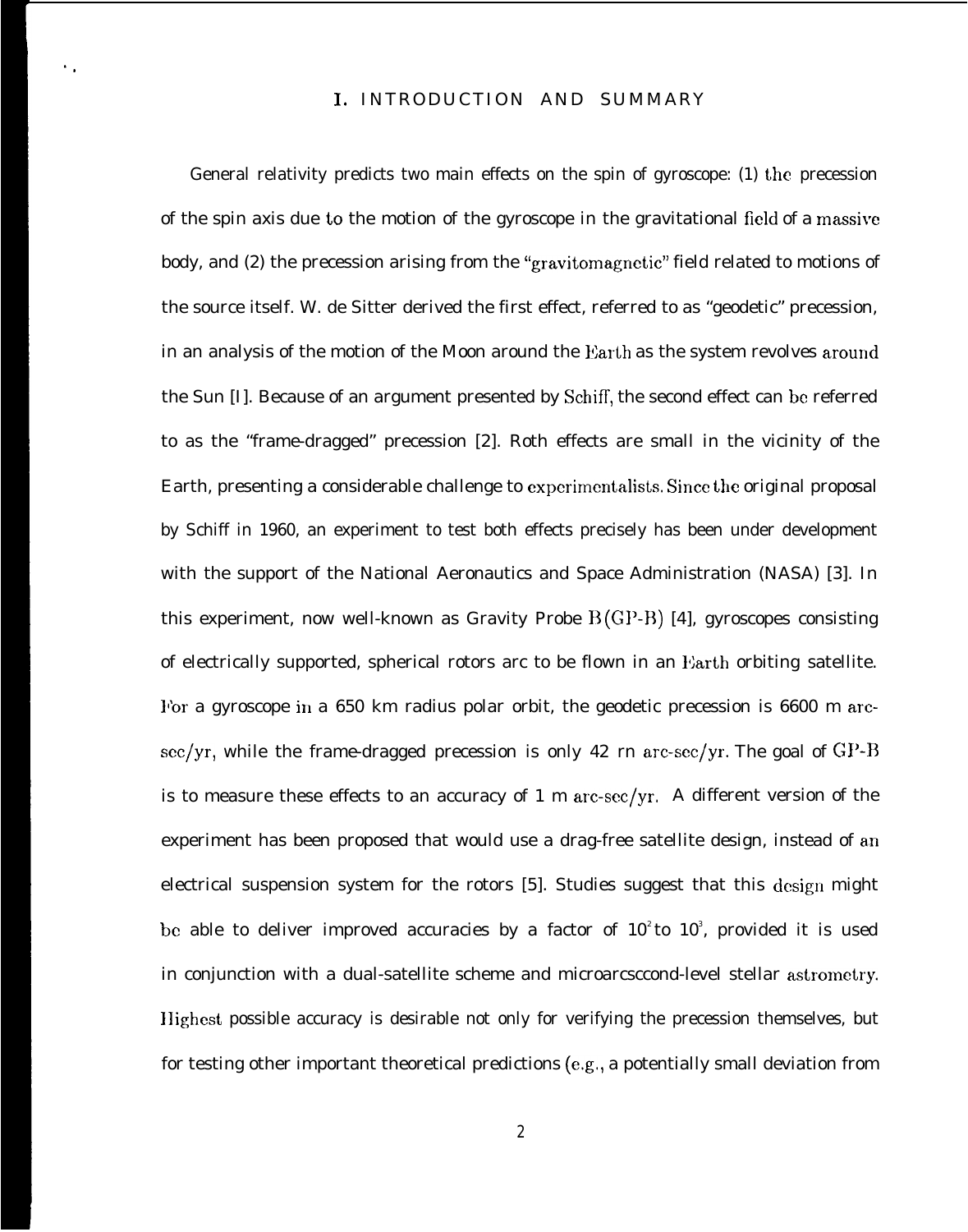unity of the post-New tonian parameter  $\gamma$  due to cosmological relaxation in scalar-tensor field theories [6]), Satellite experiments employing alternative methods for detecting the precession at the accuracies of G P-B, but without using actual gyroscopes have been proposed (for a review, see Ref. [7]; discussion of a proposed experiment with I.AGEOS satellites can be found in Ref. [8]). Most recently, a special task group was organized by the National Research Council of the National Academy of Sciences to review the merits of GP-13 and to make recommendations on continued funding (estimated at an additional \$340 Million to reach the end of the project, beyond \$240 Million spent up to the end of fiscal year 1995, for a total cost of \$580 Million) [9].

'.

in the meantime, it has become possible to determine the  $19.2 \text{ m}$  arc-see geodetic precession of the lunar perigee predicted by de Sitter to an accuracy of 2% [1 O, 1 I]. Geodetic precession of pulsar spin-axes might be confirmed eventually in favorable pulsar binary systems [12]. As we will see in more detail, the interpretation of geodetic precession observations can be expanded in an interesting way. Because of general covariance, the observable precession can be calculated in any convenient reference frame. In a frame in which the massive body is at rest, the predicted precession appears to be purely geodetic in origin, apparently dependent upon the motion of the gyroscope. However, in a frame in which the gyroscope is at rest, the precession can be shown to be purely a consequence of frame-dragging due to the apparent motion of the source, This result can be proven rigorously by deriving the coordinate transformation that is required to give the metric in a frame comoving with the gyroscope [1 3],

The purpose of this essay is to show how the equivalence of geodetic precession and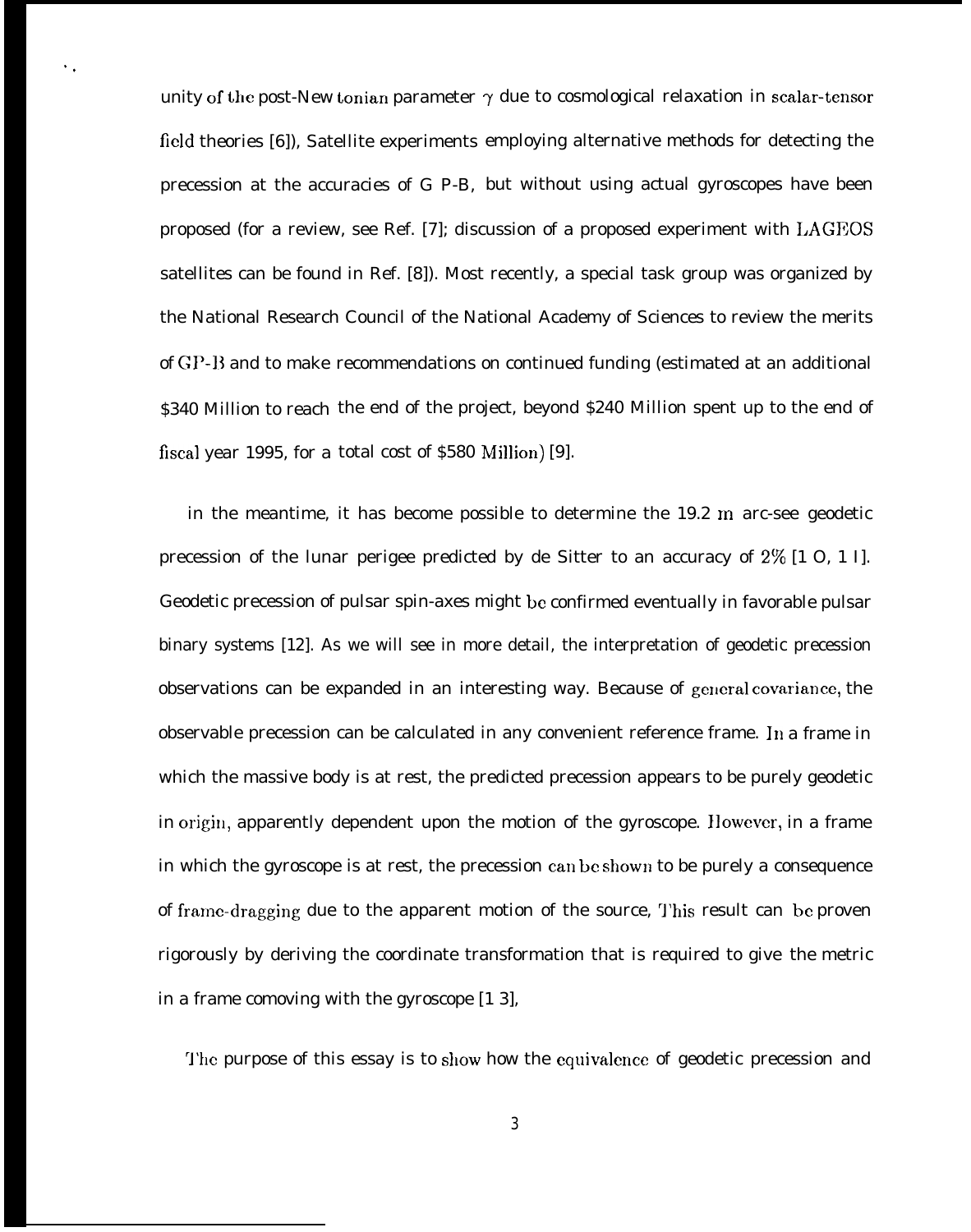frame-dragging can be easily demonstrated in metric theories of gravity without detailed coordinate transformation calculations, and to shed new light on the theoretical interpretation of related experiments, More specifically, the former goal will be accomplished by inspection of a "fundamental" equation for gyroscopic precession which is common to metric theories, As a result of the preparation of this essay, it became apparent how the equivalence could be broadened to include frame-dragging from rotating sources. '1'his potentially important issue will be considered in the Conclusions, For now, our analysis proceeds as follows.

Relative to a local Lorentz frame oriented with respect to the distant stars (henceforth designated by the acronym OLI<sub>J</sub>F) that is comoving with a gyroscope having a velocity  $\vec{v}$ with respect to a massive body, the spin three-vector  $\vec{S}$  is determined to post-Newtonian order in metric theories of gravity by the equation [14]

$$
\frac{d\vec{S}}{d\tau} = \vec{\Omega} \times \vec{S},\tag{1.1}
$$

where the angular velocity of precession  $\vec{\Omega}$  is given by

$$
\vec{\Omega} = -\frac{1}{2}\vec{v} \times \vec{a} - \frac{1}{2}\vec{\nabla} \times \vec{g} + \left(\gamma + \frac{1}{2}\right)\vec{v} \times \nabla U, \qquad (1.2)
$$

We usc the terminology OLLF, for oriented local Lorentz frame, versus the terminology "c]uasi-inertial" frame (adopted in Ref. [] 3]) to emphasize that this frame is meant to be kept aligned on the distant stars. The first contribution to equation  $(1.2)$  is the well-known Thomas precession for a gyroscope that has an acceleration  $\vec{a}$  due to non-gravitational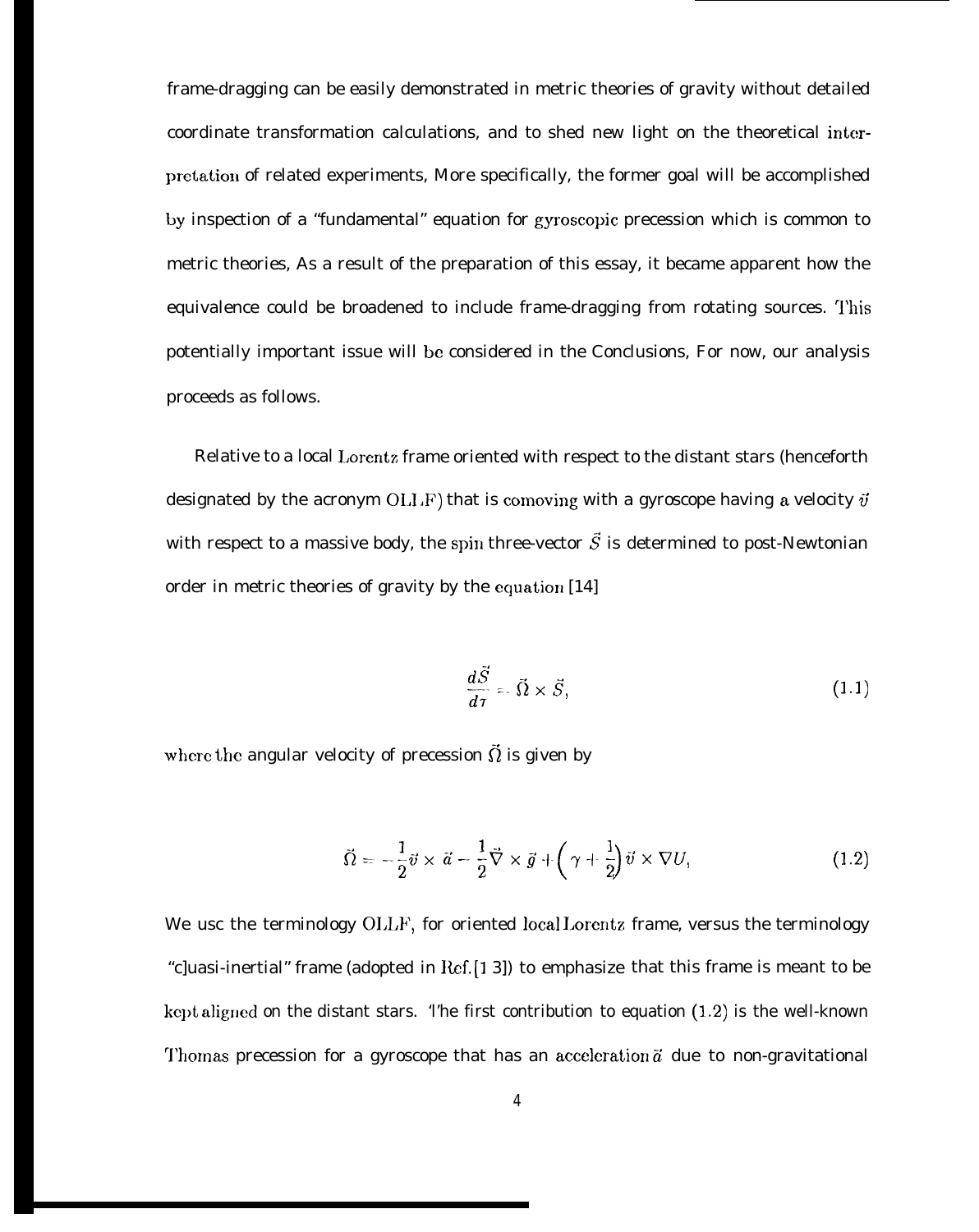forces. Frame-dragging arises from the second term in equation  $(1, 2)$ , which is seen to depend upon the off-diagonal terms in the metric, where  $\vec{q} = g_0 j \vec{e}_i$ . Geodetic precession results from the third term, where  $U$  is the Newtonian potential of the body, defined positively. The parameter  $\gamma$  (equal to one in general relativity) measures the contribution from the purely spatial components of the metric, A point of clarification is in order here regarding terminology used in the literature, As an example, it has been remarked that geodetic precession "is essentially just the '1'homas precession caused by gravitation" [15] (sitnilarly, see Ref. [16]), 'l'his analogy must be invoked to arrive at a correct result in derivations of geodetic precession that treat gravity as a spin-2 field on a flat background [1 7], or that specialize to the case of a uniform field [1 8]. '1'ethnically, however, as a result of geodesic motion and parallel transport, them is no '1'homas precession for *a* gyroscope that is freely-falling (i.e., experiencing no non-gravitational accelerations).

".

In the rest-frame of a non-rotating massive body, the off-diagonal components of the metric vanish, in which case a free] y falling gyroscope is seen to undergo geodetic precession only. IIowever, equation (1 .2) can be used equally as well by an observer who accelerates in such a way that his velocity matches that of the gyroscope at a particular instant. With respect to this accelerated reference frame, the freely-falling gyroscope is temporarily at rest, while the massive body now has a velocity  $-\vec{v}$ . According to equa tion (1.2), the gyroscope can undergo only a frame-dragging precession relative to this observer, After correcting this result for Thomas precession, it can be shown that the precession relative to the OLLF comoving with the gyroscope is equivalent in metric thcories of gravity to geodetic precession, Conversely, geodetic precession can be interpreted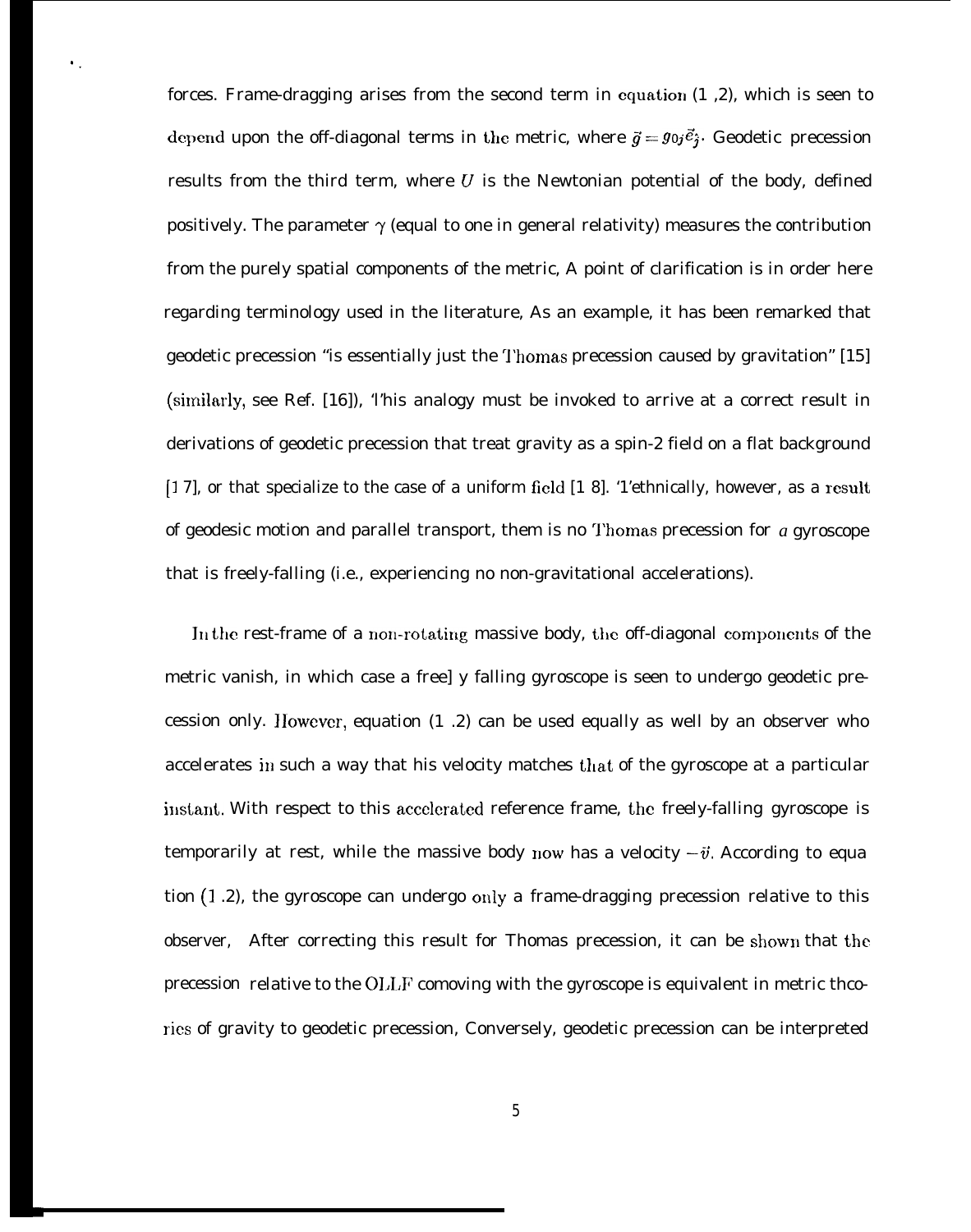as an effect that is partly duc to "spin-orbit" coupling, as in Ref. [17], in which there appears an induced gravitomagnctic field in the rest-frame of the gyroscope (for further discussion, see Ref. [19]).

.

\*

In the next section, the full details of the above argument are presented. In particular, it is shown that within the parametrized post-Newtonian (PPN) formalism [20], the potentials in the off-diagonal components of the metric yield a frame-dragged precession which is equivalent to geodetic precession when the analysis is performed in the accelerated reference frame and then transformed to the comoving O1,LF, Concluding remarks appear in Section 111.

### II. GEODETIC PRECESSION AS A FRAME-DRAGGING EFFECT

With respect to an observer who at a particular instant is accelerating with  $\vec{a} = -\vec{\nabla}U$ , but whose velocity temporarily matches that of a freely-falling gyroscope, the gyroscope precesses due to frame-dragging only, with precessional angular velocity

$$
\vec{\Omega}' = - (1/2)\vec{\nabla} \times \vec{g}, \qquad (2.1)
$$

where g' is to be evaluated in the accelerated frame. This frame is assumed to be nonrotating. To post-Newtonian order,

$$
g_{0j} = \Delta V_j + \Delta' W_j, \qquad (2.2)
$$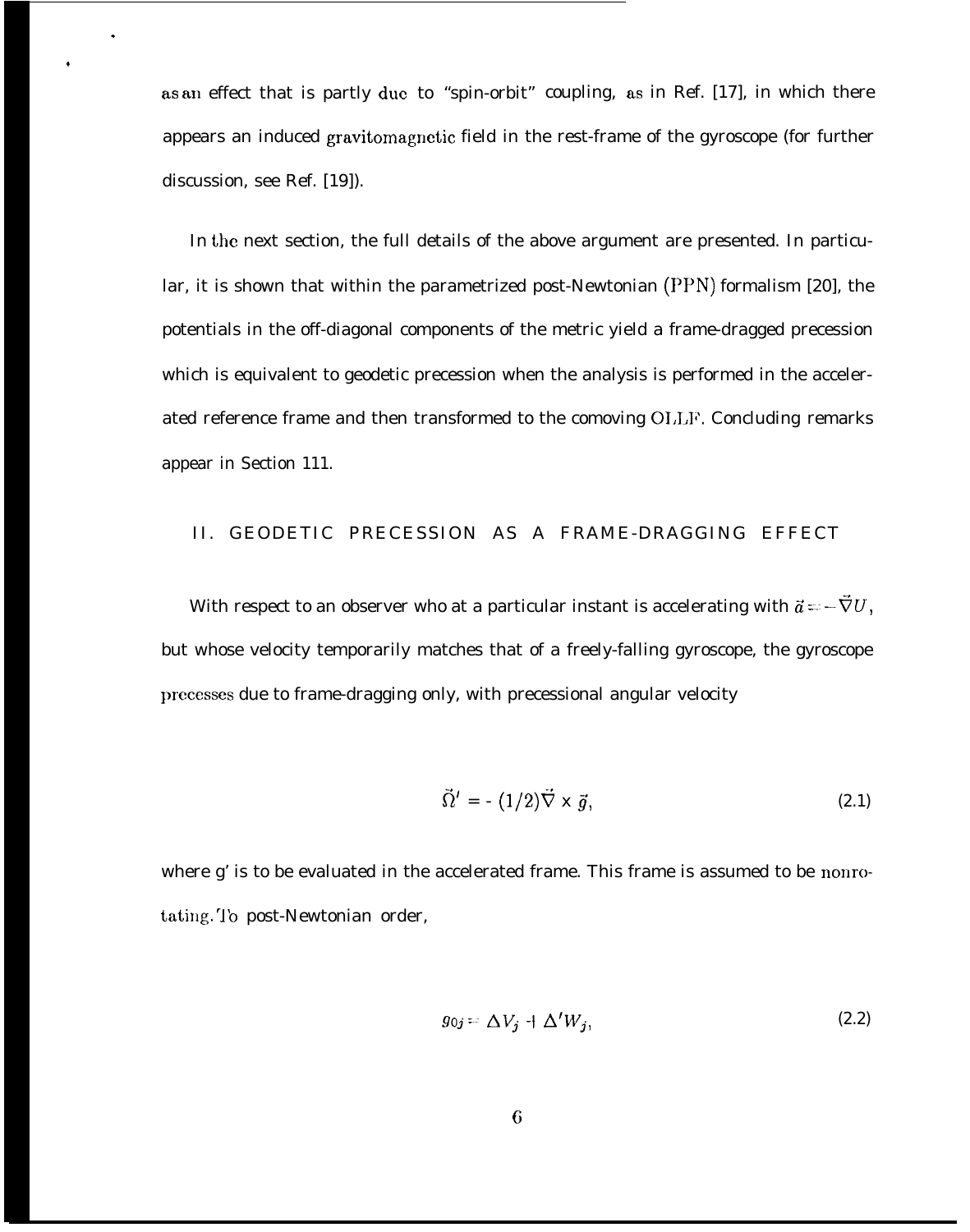where the potentials  $V_j$  and  $W_j$  are defined as

$$
V_j(\vec{x}) = \int \frac{\rho(\vec{x}')v_j'}{|\vec{x} - \vec{x}'|^3} d^3x',\tag{2.3a}
$$

$$
W_j(\vec{x}) = \int \frac{\rho(\vec{x}')\vec{v}' \cdot (\vec{x} - \vec{x}') (x - x')_j}{|\vec{x} - \vec{x}'|^3} d^3 x'. \tag{2.3b}
$$

Without affecting the results, possible contributions to equation (2.2) from motion with respect to a preferred reference frame have been neglected for the sake of clarity. The parameters A and A' are given in the PPN formalism by the expressions

$$
\Delta = -(1/2)(4\gamma+3+\alpha_1-\alpha_2+\zeta_1-2\xi), \qquad (2.4a)
$$

$$
A' == -(1/2)(1 -I \alpha_2 - \zeta_1 -I - 2\xi), \qquad (2.4b)
$$

where the preferred-frame parameters  $\alpha_1$  and  $\alpha_2$  are to be set to zero. For the case in which the body as a whole has only an apparent translational velocity —w' (i. e., no rotation or internal motions), expansion of  $V_j$  and  $W_j$  in powers of  $1/r$  yields to lowest order

$$
V_j = -Uv_j,\tag{2.5a}
$$

$$
W_j = -U\hat{n}_j(\vec{v} \cdot \hat{n}),\tag{2.5b}
$$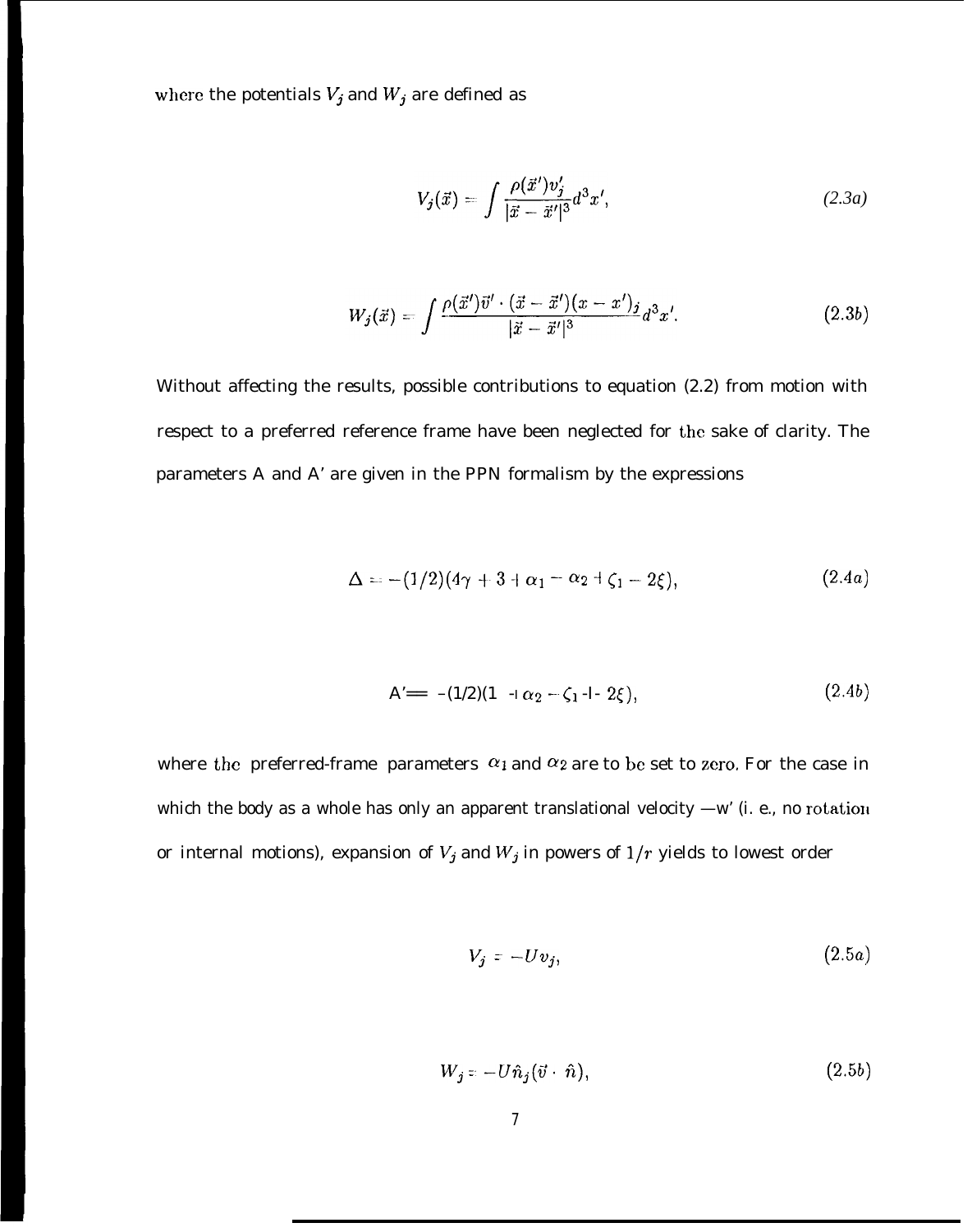where  $U =: M/r$  and the unit vector  $\hat{n}$  points from the gyroscope towards the body. Equations *(2.1 ), (2.2),* and *(2,5)* give

$$
\vec{\Omega}' = -(1/2)(\Delta + \Delta')\vec{v} \times VU.
$$
\n(2.6)

'l'he precessional velocity of the gyroscope relative to the comoving OI,LF can be found by bringing up a nonrotating local freely-falling frame (LFFF) which is instantaneously at rest relative to the body. Relative to this LFFF, the basis vectors of the accelerated frame arc Thomas processing with angular velocity

$$
\vec{\omega} = -(1/2)\vec{v} \times \vec{a} \cdot (1/2)\vec{v} \times \vec{\nabla}U. \tag{2.7}
$$

Therefore, the precessional velocity of the gyroscope relative to the LFFF is given by

$$
\vec{\Omega} = \vec{\Omega}' - \vec{\omega}.\tag{2.8}
$$

A simple boost from the  $1$ , $F$  I<sup>t</sup> to the comoving 01,1  $F$  does not alter this result to post-Newtonian order. Equations (2.7) and (2.8) are thus seen to yield for a freely-falling gyroscope the result

$$
\vec{\Omega} = -(1/2)(\Delta + \Delta' + 1)\vec{v} \times \vec{\nabla}U.
$$
 (2.9)

For A and A' given by equation  $(2.4)$ , this result is seen to be equivalent to the purely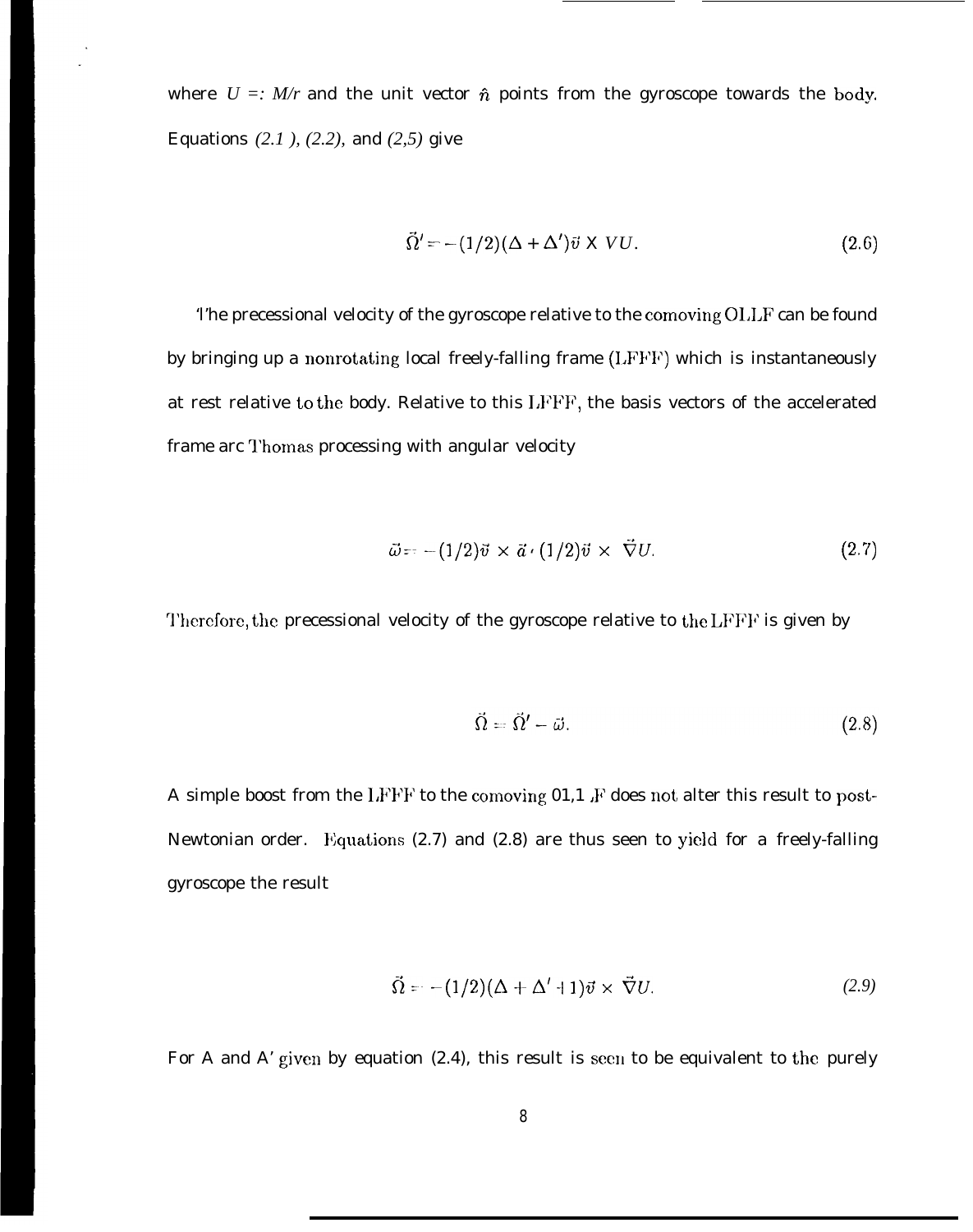geodetic precession predicted by equation (1 .2).

#### 111. CONCLUSIONS

'l'he above argument demonstrates clearly the intimate relationship that exists in metric theories of gravity between geodetic precession and frame-dragging. It has been shown here how purely geodetic precession can readily be interpreted as a consequence of frame-dragging. q'bus, the verification of the dc Sitter precession of the Moon at the  $2\%$  level is also seen to test the terms responsible for frame-dragging, implying that  $|\Delta + \Delta'| = 4 \pm 0.02$  according to equation (2.9), This theoretical interpretation is appropriate for generally covariant, metric theories of gravity. Although not considered here, it is expected that a violation of Lorentz invariance would disturb the equivalence of these precession effects. 'I'his is suggested by the manner in which different reference frames having a relative velocity enter into the above analysis. Further work on this issue could reveal interesting consequences, and show how potential improvements could bc obtained with precession experiments for testing Lorentz invariance, It has been emphasized elsewhere how terms connected with frame-dragging that arise in metric theories arc vitally necessary for cancellation of counterterms in certain calculations in order for correct observational predictions to result [21].

It remains for future experiments, such as GP-B, to test directly frame-dragging produced by the gravitomagnetic field of a rotating source, IIowevcr, the above considerations suggest how geodetic precession tests could apply to this case, as well. Consider a gyroscope to be orbiting just above the surface of a spherical, non-rotating massive body.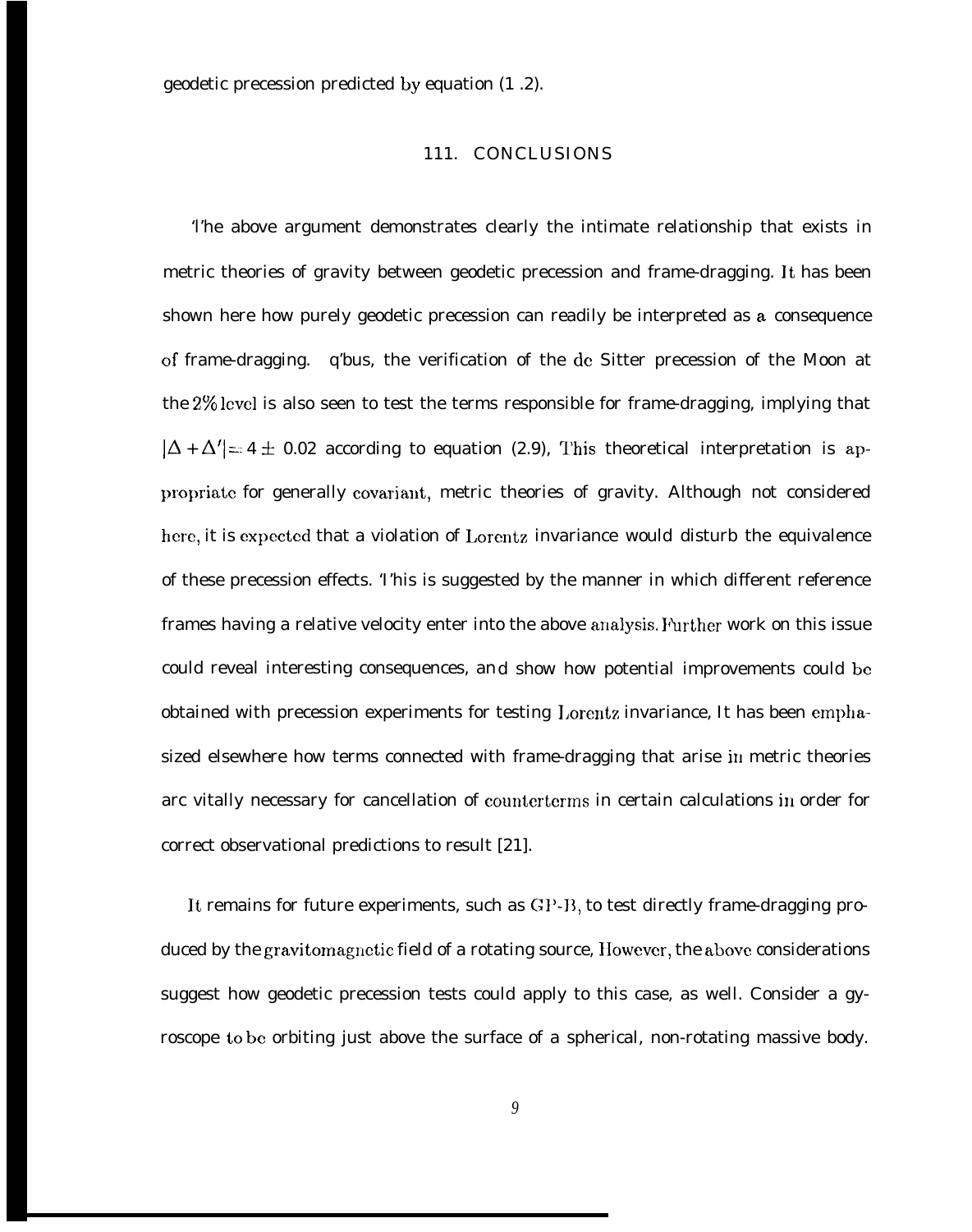This allows the radius of the orbit to bc set equal to the radius of the body. We have seen how geodetic precession only would occur. However, a frame rotating at the orbital period of the gyroscope can be used instead, In this frame, the body would now be rotating in the opposite sense, whereas the gyroscope would appear to be perfectly at rest, A gravitomagnetic field would exist in this frame, giving rise to frame-dragging, It must still be possible to calculate the same precession using the metric in this rotating frame. This approach would pcrrnit the equivalence of geodetic precession and frame-dragging from a rotating source to be established, To the best of our knowledge, an equivalence to frame-dragging from a rotating source has not been noted before (e. g., only apparent translation was treated in Ref.  $[1 3]$ ). Useful steps in this direction have been taken, however, by virtue of derivations of the metric in a rotating frame (e.g., Ref. [22]), and extensions that included massive sources to post-Newtonian order [23], This additional equivalence became apparent to the author only during the preparation of this essay. A detailed analysis will bc presented elsewhere. Once this aspect is firmly established, wc will be able to conclude definitively that frame-dragging has been verified in metric theories of gravity up to the present accuracy of  $2\%$  of geodetic precession tests.

#### **ACKNOWLEDGMENT**

The research described in this report represents one phase of research performed at the Jet I'repulsion laboratory of the California Institute of 'J'cchnology, which is under contract to the National Aeronautics and Space Administration.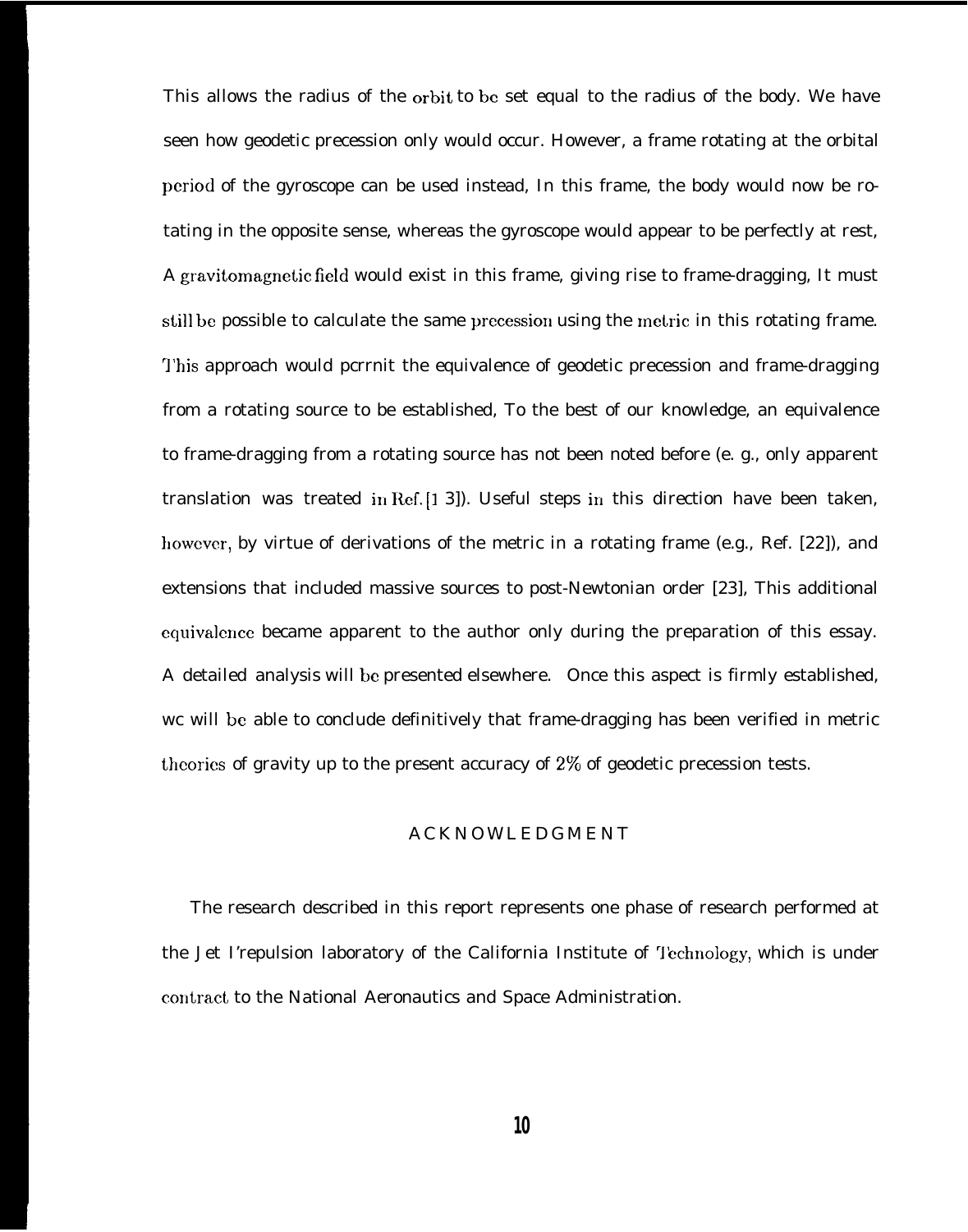# **References**

- [I] W. de Sitter, Mon. Not. Roy. Astron. Sot. 77, 155 (1916).
- [2] I,. 1. Schiff, Phys. Rev, Lett, 4,215 (1960); Proc. Nat]. Acad, Sci. 46,871 (1960),
- [3] For a history and over-view of the GP-B experiment, see C.W. F. Everitt in Near-Zero, J. D, Fairbank, B. S. Deaver, Jr., C. W. F. Everitt, and P. F. Michelson (eds.) (W. 11. Freeman, San Francisco, 1988), Sect. VI,3.
- [4] NASA Gravity Probe A (GP-A) was an experiment to test the gravitational redshift effect, verifying the predicted effect to an accuracy of 2 parts in 104. See R. F. C, Vessot et al., Phys, Rev. Lett. 45, 2081 (1980).
- [5] B. Lange, Phys. Rev. Lett. 74, 1904 (1995).
- [6] T. Damour and K. Nordtvedt, Phys. Rev. Lett. 70, 2217 (1993); Phys. Rev. 1) 48, 3436 (1993).
- [7] C. M. Will, in *Fourteenth Texas Symposium on Relativistic Astrophysics,* Ann. New York Acad. Sci. 571, 288 (1989).
- [8] I. Ciufolini and J. A, Wheeler, *Gravitation and Inertia* (Princeton U, Press, Princeton, 1 995).
- [9] Review of Gravity Probe B, Report of Task Group, Natl. A cad. of Sci. (1996).
- [10] I. I. Shapiro, R, D. Reasenberg, J. F. Chandler, and R. W. Babcock, Phys. Rev. Lett. 61, 2643 (1988).